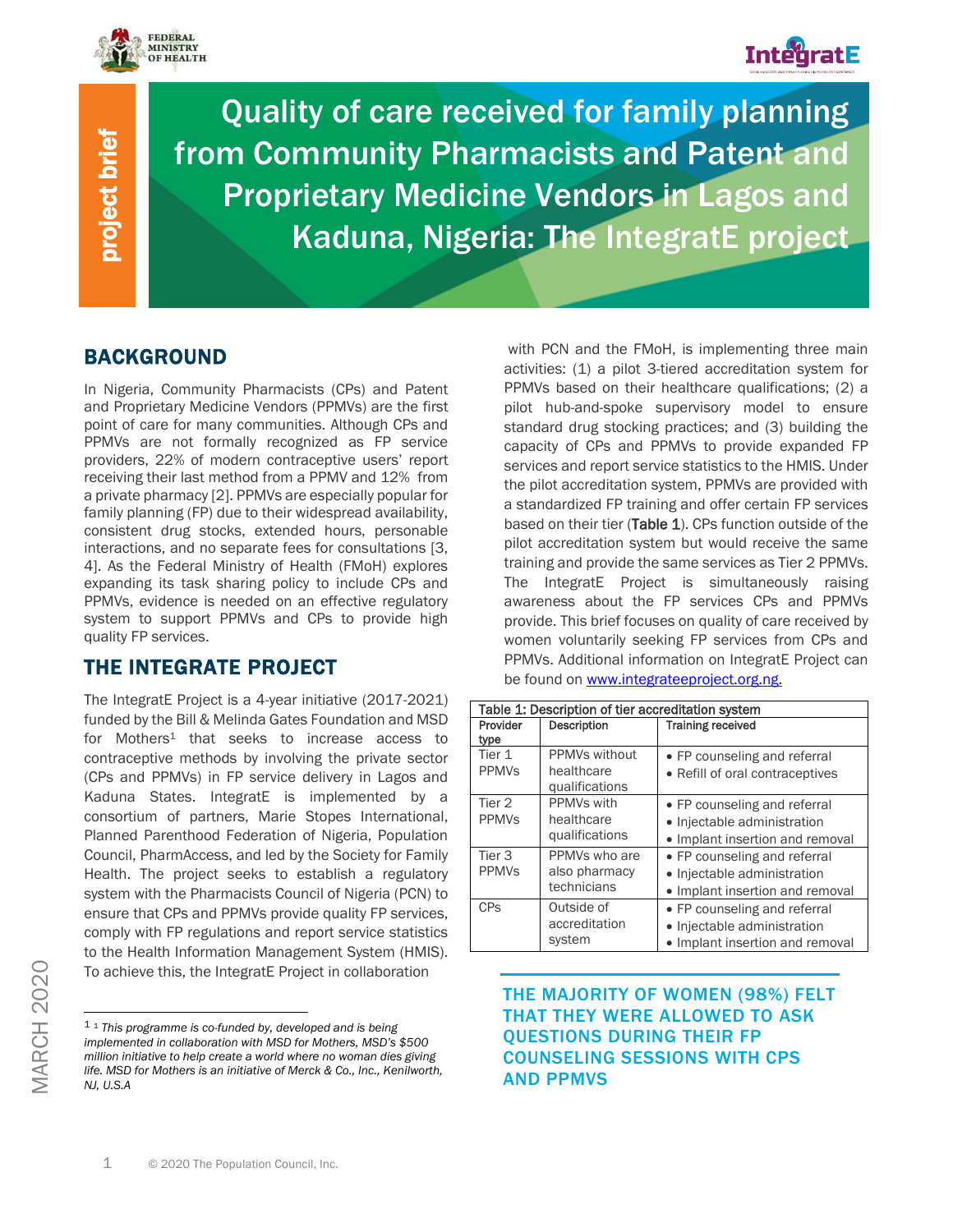

# QUALITY OF CARE RECEIVED BY CLIENTS SEEKING FAMILY PLANNING SERVICES FROM CPS AND PPMVS

The IntegratE project is conducting a mixed-methods study to assess the effect of a series of interventions on CPs' and PPMVs' capacity to provide high quality FP services. Between June and November of 2019, women were interviewed after receiving FP services from trained CPs and PPMVs. 598 women who received FP services from CPs in Kaduna and Lagos states were contacted within a week of receiving services by a data collector by phone about the services that they received. Additional women will be enrolled in the study in 2020.

# RESULTS

### Respondent characteristics

Just over half of women interviewed were between the ages of 25 and 34 (54%) in Kaduna, and 35 or older (53%) in Lagos. Nearly all women in both states were married or in-union (95% in Kaduna and 93% in Lagos) and had at least one child (96% in Kaduna and 97% in Lagos). Most had completed secondary school or higher (58% in Kaduna and 79% in Lagos).

## WOMEN REPORTED RECEIVING A RANGE OF INFORMATION ABOUT METHOD SELECTION, FROM A HIGH OF 96% WHO WERE TOLD ABOUT OTHER FP METHODS TO A LOW OF 58% IN LAGOS WHO WERE TOLD ABOUT WHICH METHODS PROTECT AGAINST STIS/HIV.

#### Quality of care received

The measures of quality of care assessed in this study are broken down into four key domains [6]: 1) respectful care, 2) method selection, 3) effective use of selected method, and 4) continuity of contraceptive use and care. Figure 1 presents the proportions of women who reported high quality by domain (n=4972). Respectful care includes interpersonal interactions between the provider and woman and assesses aspects of privacy and confidentiality. In both states, women reported high

|                                     |                     |                    | <b>IntegratE</b><br>Protein A.C. Infrast has already below the weapons with policies and with a spokers. |  |  |
|-------------------------------------|---------------------|--------------------|----------------------------------------------------------------------------------------------------------|--|--|
| Table 2: Respondent characteristics |                     |                    |                                                                                                          |  |  |
|                                     | Kaduna<br>$(n=298)$ | Lagos<br>$(n=300)$ | Total<br>$(n=598)$                                                                                       |  |  |
| Age                                 |                     |                    |                                                                                                          |  |  |
| $16-24$                             | 22.2                | 5.0                | 13.6                                                                                                     |  |  |
| 25-34                               | 54.0                | 42.3               | 48.2                                                                                                     |  |  |
| 35-53                               | 23.8                | 52.7               | 38.3                                                                                                     |  |  |
| Marital Status*                     |                     |                    |                                                                                                          |  |  |
| Single                              | 4.4                 | 5.3                | 4.9                                                                                                      |  |  |
| Married/In-union                    | 94.6                | 93.3               | 94.0                                                                                                     |  |  |
| Widowed/divorced                    | 0.7                 | 1.3                | 1.0                                                                                                      |  |  |
| Number of living children*          |                     |                    |                                                                                                          |  |  |
| None                                | 4.0                 | 3.3                | 3.7                                                                                                      |  |  |

quality of care for 5 of the 6 items in the respectful care Four or more 41.3 37.0 39.1 Highest level of education achieved\* No formal education | 12.8 | 3.3 | 8.0 Primary 18.8 14.0 16.4 Secondary 19.0 41.7 45.3 2+ years post-secondary | 18.5 | 37.7 | 28.1 \*Percentages do not total to 100% due to missing observations

One 10.4 9.7 10.0 Two 23.2 15.0 19.1 Three 20.8 35.0 27.9

domain. Nearly all women felt that they were treated well by the provider (99% in Kaduna and 100% in Lagos) and that their information would be kept confidential (99% in Kaduna and 96% in Lagos). Fewer in each state felt that audio privacy was ensured during the visit (88% in Kaduna and 91% Lagos), and that visual privacy was ensured (66% in Kaduna and 74% Lagos).

**Method selection** focuses on information sought by providers to facilitate women's choice of method. At least 90% of women in both states reported discussion of 4 of the 7 items related to method selection. For example, most women reported that the provider told them about other FP methods (96% in each state) and asked about their preferred method (95% in Kaduna and 96% in Lagos). Fewer women reported aspects of quality for the other 3 items. For example, providers were trained not to promote any one method. Interviews showed that in Lagos, 87% of women reported that no method was strongly promoted, and 70% reported this in Kaduna. Sixty-eight percent of women in Kaduna and 58% in Lagos reported that the provider gave them information about FP methods that protect against STIs.

<sup>2</sup> 101 women were inadvertently skipped from the quality of care questions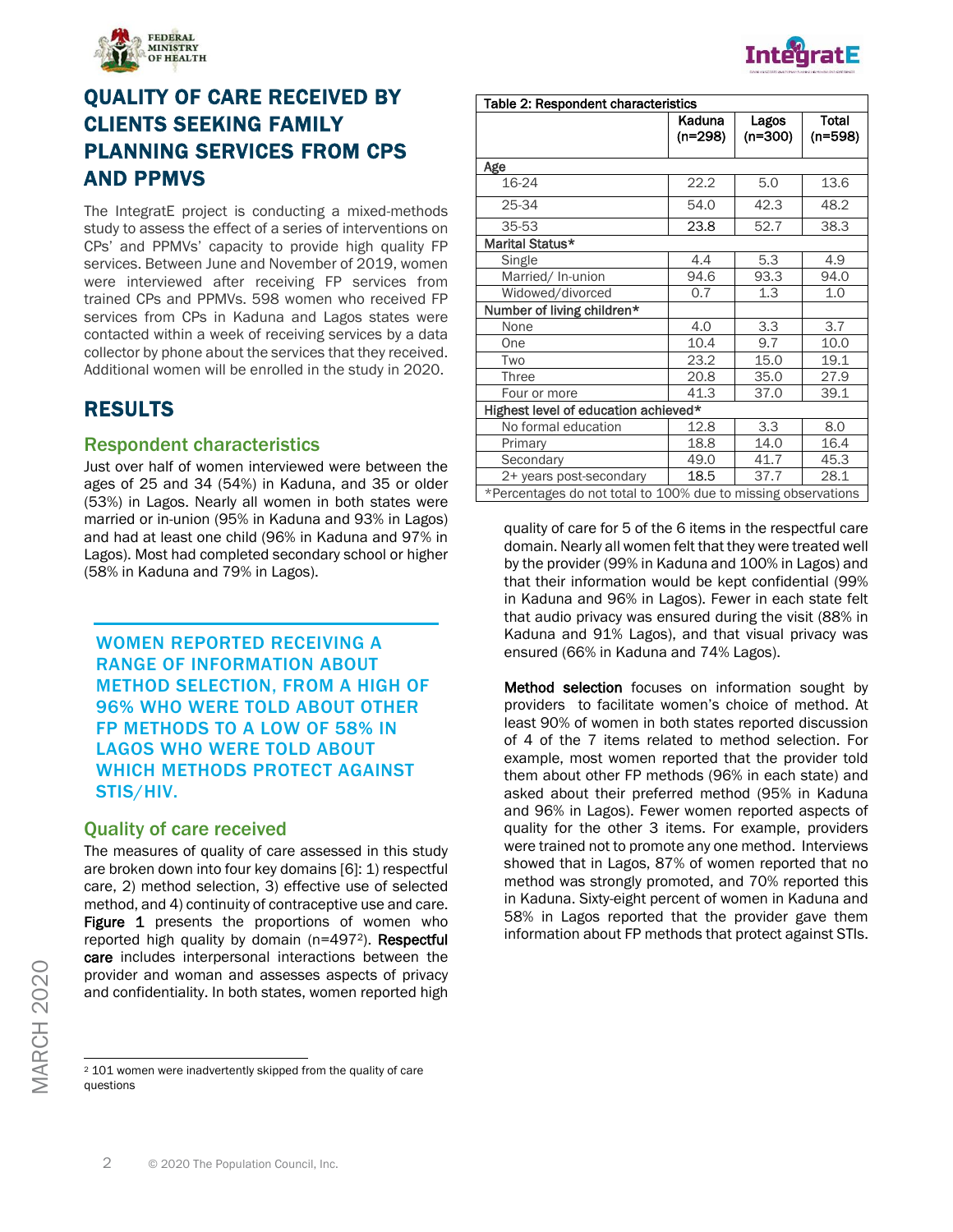



#### Figure 1: Percentage of women reporting quality of care received from CPs and PPMVs by domain and State n=497



Effective use of the selected method includes information about how to safely and effectively use the method. Most women reported that the provider told them how their chosen method works (96% in Kaduna and 94% in Lagos) and how to use it (95% in Kaduna and 92% in Lagos). Fewer reported that the provider told them about the possible side effects of the chosen method (78% in Kaduna and 66% in Lagos) and how to manage those side effects (72% in Kaduna and 61% in Lagos).

FOR THEIR CHOSEN METHOD, 78% OF WOMEN IN KADUNA AND 67% IN LAGOS WERE TOLD ABOUT POSSIBLE SIDE EFFECTS AND 72% OF WOMEN IN KADUNA AND 61% OF WOMEN IN LAGOS WERE TOLD HOW TO MANAGE THEM.